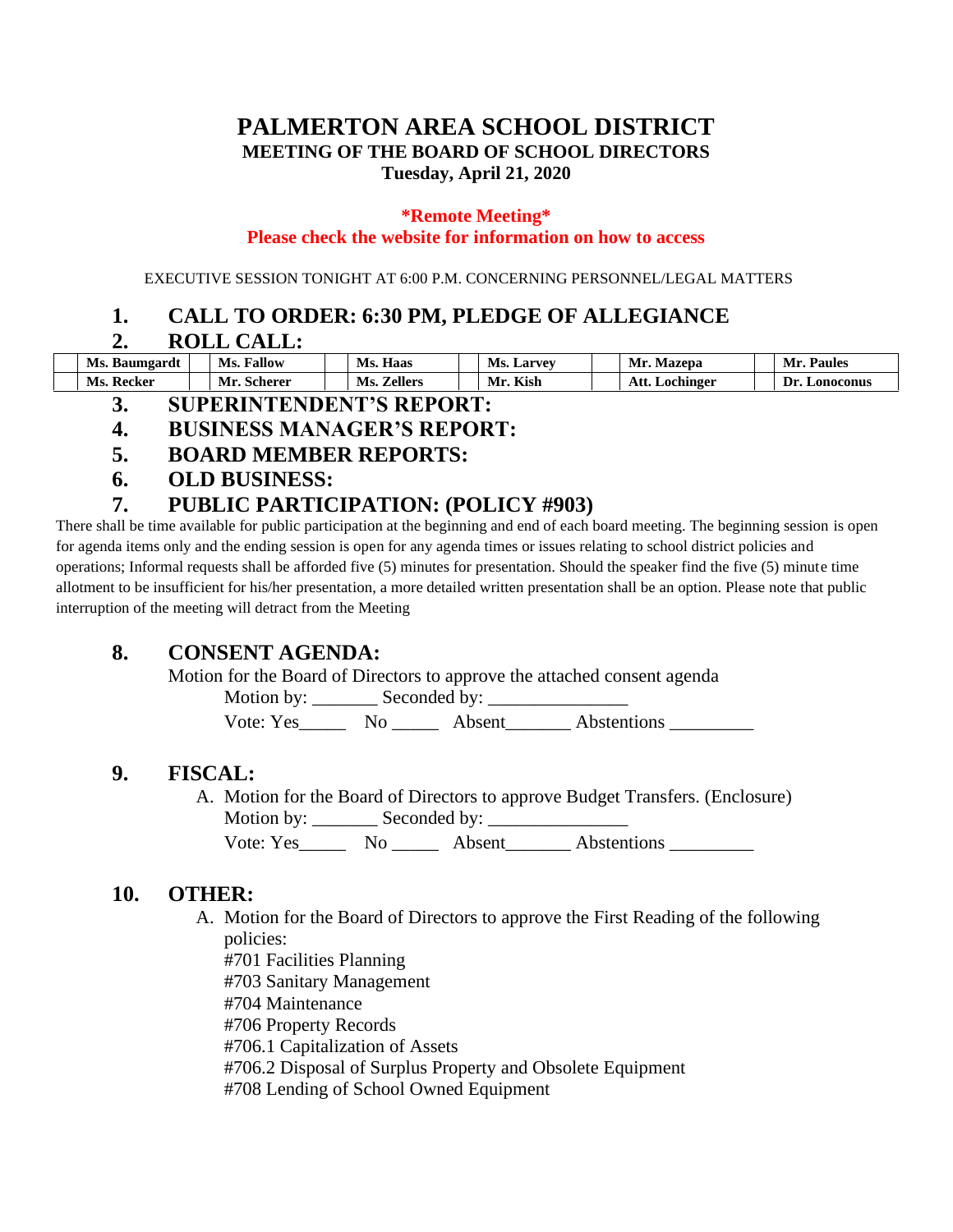#710 Use of School Facilities by Employees Motion by: \_\_\_\_\_\_\_\_ Seconded by \_\_\_\_\_\_\_\_\_\_\_\_ Vote: Yes\_\_\_\_\_\_ No\_\_\_\_\_\_\_ Absent \_\_\_\_\_\_\_\_\_ Abstentions\_\_\_\_\_\_\_\_

B. Motion for the Board of Directors to suspend all Palmerton Area School District policies that govern retention and/or promotion requirements for the 2019/2020 school year until June 30, 2020. Motion by: \_\_\_\_\_\_\_\_ Seconded by \_\_\_\_\_\_\_\_\_\_\_\_ Vote: Yes\_\_\_\_\_\_ No\_\_\_\_\_\_\_ Absent \_\_\_\_\_\_\_\_\_ Abstentions\_\_\_\_\_\_\_\_

#### **11. INFORMATION ITEMS:** (Enclosures)

- A. Student Enrollment March 30, 2020
- B. Board Summary

#### **12. PUBLIC PARTICIPATION:**

#### **13. FOR THE GOOD OF THE ORDER:**

#### **14. ADJOURNMENT:**

 Motion by: \_\_\_\_\_\_ Seconded by: \_\_\_\_\_\_\_\_\_\_\_\_\_\_\_\_\_\_ Vote: Yes\_\_\_\_\_\_ No \_\_\_\_\_\_ Absent\_\_\_\_\_ Abstentions \_\_\_\_\_\_\_\_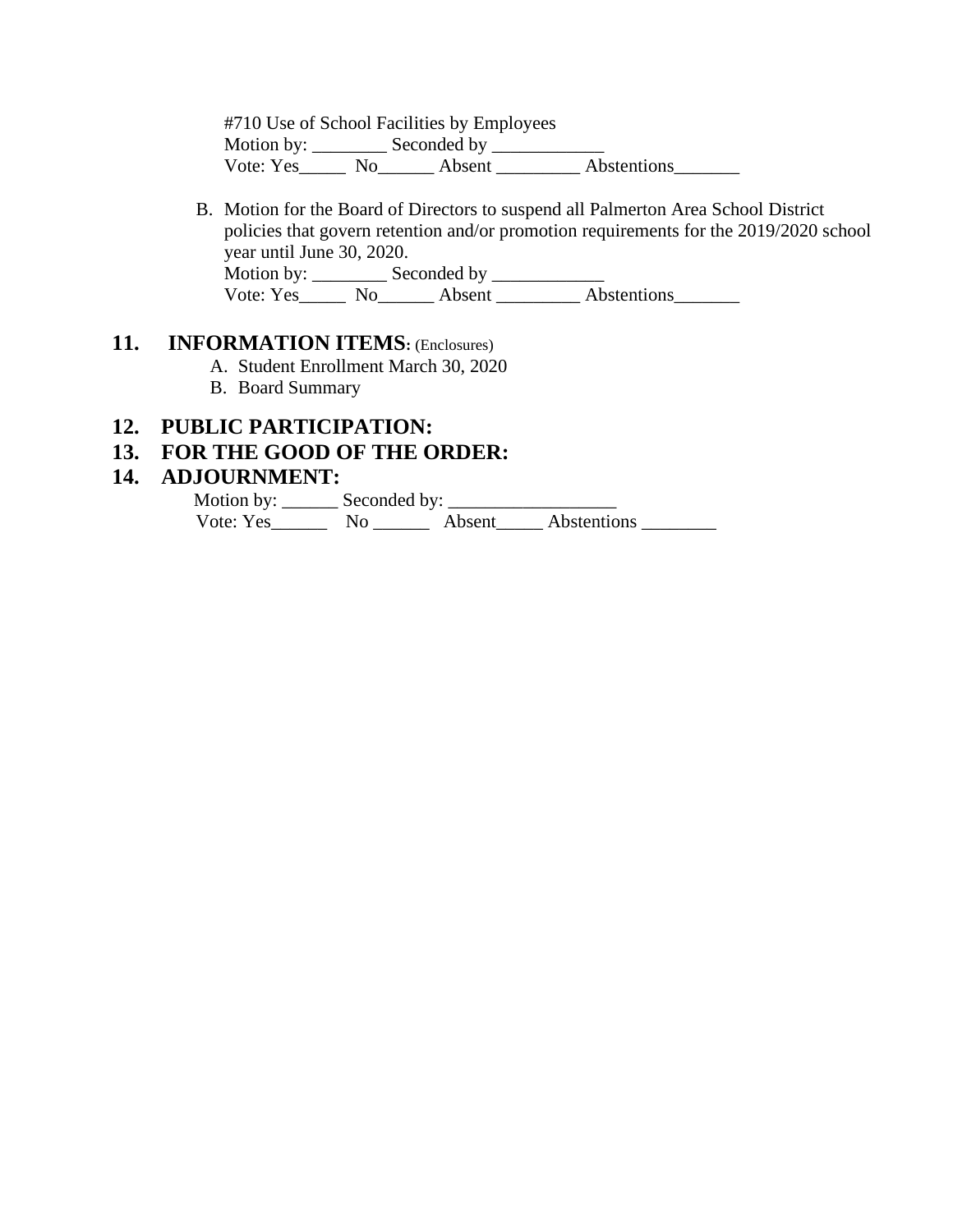# **PALMERTON AREA SCHOOL DISTRICT Consent Agenda**

## **Tuesday, April 21, 2020**

#### **1. MEETING MINUTES:** (Enclosures)

A. Approve the Board Minutes from March 17, 2020 meeting.

## **2. APPROVAL OF FINANCIAL REPORTS FOR DISTRICT ACCOUNTS:**

Approve the financial reports listed below:

- A. Accounts Payable (Enclosures)
- B. Treasurers Reports (Enclosures)

#### **3. PERSONNEL:**

- A. Approve salary movement for Miranda Allen from Masters plus 45 to Masters plus 60.
- B. Accept the retirement of Cheryl Hummer, Special Education Teacher, effective June 30, 2020.
- C. Accept the retirement of Deborah Heydt, Health Room Technician, effective the end of the 2019-2020 school year.
- D. Accept the retirement of Deborah Scheckler, Confidential Secretary to the Superintendent, effective June 30, 2020.
- E. Accept the resignation of John Cronk as JV/Assistant Volleyball coach
- F. Approve Kyna Gibson as a substitute Instructional Assistant, effective April 22, 2020.
- G. Approve the following coaches for the 2020-2021 school year:

| <b>Position</b>                       | <b>Employee</b>     | <b>Salary</b> |
|---------------------------------------|---------------------|---------------|
| <b>Boys Basketball:</b>               |                     |               |
| <b>Head Coach</b>                     | Ken Termini         | \$6,227       |
| <sup>3</sup> / <sub>4</sub> Assistant | <b>Brad Huebner</b> | \$3,057       |
| 1/4 Assistant                         | <b>Brett Snyder</b> | \$1,019       |
| Assistant                             | Jeremey Coleman     | \$4,076       |
| Assistant                             | <b>Brian Stevko</b> | \$4,076       |
| Girls Basketball:                     |                     |               |
| <b>Head Coach</b>                     | Dan Beck            | \$6,227       |
| Assistant                             | Brian Morgan        | \$4,076       |
| Assistant                             | Paul McCrone        | \$4,076       |
| $\frac{1}{2}$ Assistant               | <b>Jeff Bennett</b> | \$2,038       |